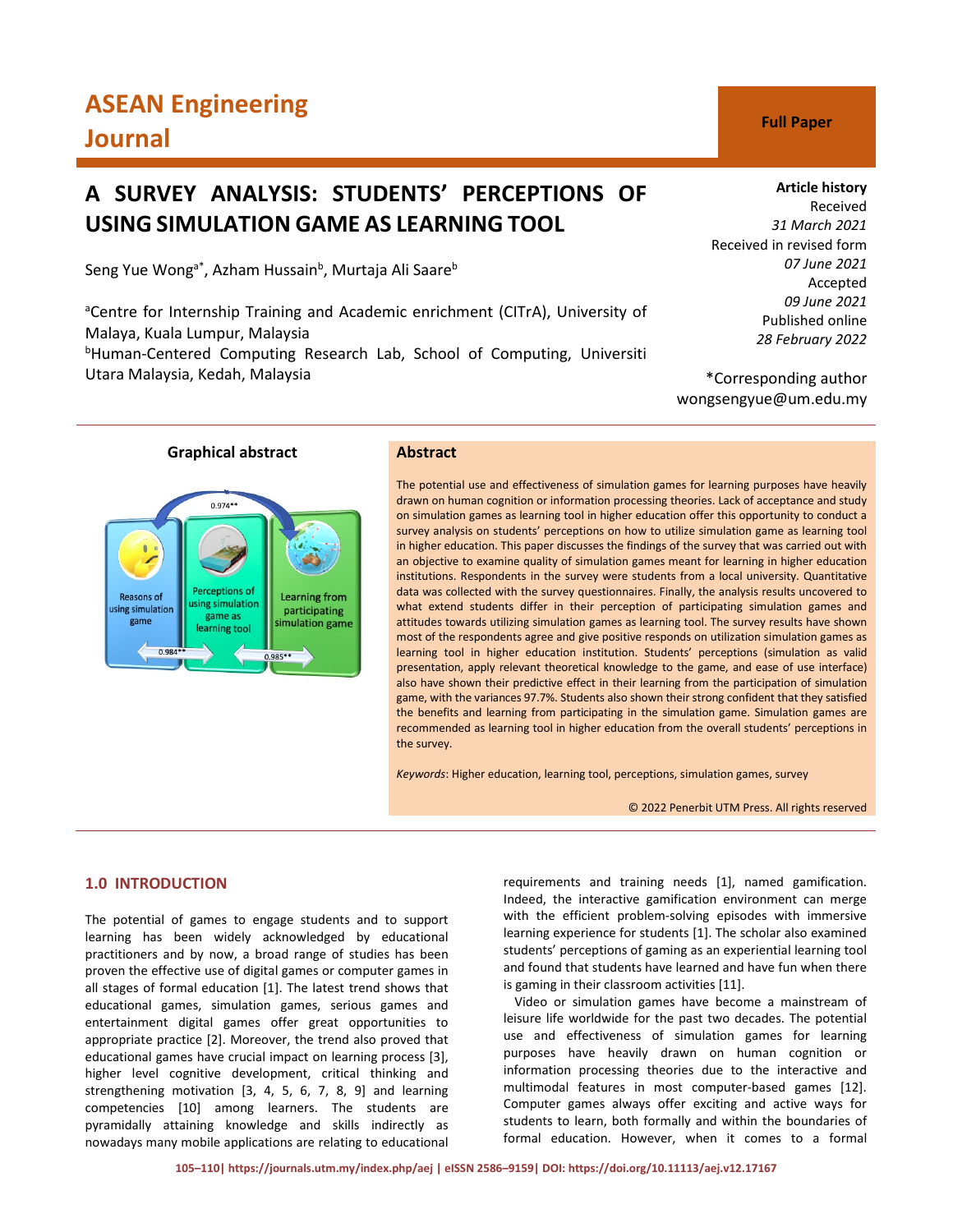learning, there is a problem exists with finding and utilizing appropriate games, or games appropriately [13]. Furthermore, yet the research specifically examines the effectiveness of simulation games for language learning remains scarce [12]. Simulation games are one of the suitable tools to fit in the student-centred learning approach whereas it provides a substantial self-learning environment besides entertain students [14]. Students can visualize and understand difficult subjects, such as programming learning via simulation games. Students also can interact with the game and receive the feedback or response immediately.

Simulation game can be defined as a game which comprises a combination of skill, opportunity and strategy to simulate a component of reality [15]. From another study by de Smale, Overmans, Jeuring, and de Grint [16], simulation games can be computer-based, non-computer-based or a hybrid version of both types. They claimed that simulation games are used as training to enhance the performance in completing certain tasks and modelling some objects. Some studies also stated that games as learning environment are inseparably related to simulations, microworlds, adventures and case studies [17]. Simulation games are also modelled after a natural or humanmade environment, in which players have to obtain prespecified goals [18].

The prior studies shown the increasing the problem-solving skills by using simulations games [17]. In simulation games, students or players are required to think of solutions and strategies for challenges given in the simulation game tasks. They need to adopt their knowledge, skills, strategies as they are assigned as different game role or character while they are playing the simulation games. In other words, they will strive to solve multiple tasks or series of problems that created in the game. To achieve their game goals, they have to perform all types of actions, and decide the specific decision. Indirectly, simulation games provide a broad range of learning benefits and improve students learning, as well as enhance their soft skills in managing multiple tasks [17]. Furthermore, simulation games are effective in enhancing students learning. Students are more likely to remember the teaching contents from simulation games environment than typical classroom teaching [19]. They are also engaged in their study with the realistic experience in simulation world if compared to the static textbook contents in other study [20]. They felt challenge and motivated to learn.

Application of games in distance learning raises the quality of education and student satisfaction on a higher level, however, the focus is moved from learning domain to different context of the game, including achieve fun and learn at the same time [21]. Another issue is educators feel difficult to track and analyse students learning progress during gaming session, which is vital to give immediate respond and assist students to achieve learning goals [21]. The integrating digital games with formal education need more rigorous baseline studies to map the different uses of games and measure their effectiveness. Concrete real-time analytic tool is required to such a specific learning environment.

One of the most notably problem is lack of acceptance that games as learning tools among the majority of teachers and also many students; games tend to be perceived as a leisure time activity with no pedagogic value [22]. Notwithstanding, the prior qualitative study analysis have indicated simulation and/or games have a positive impact on learning outcomes

[18]. With the significant potential of new innovative technological tools for learning, simulation games are one of the tools have shown its impacts on student performance, engagement and learning motivation [18]. However, there remains a gap on how efficiently incorporate the simulation games in students learning process. Furthermore, Science, Technology, Engineering and Mathematics (STEM) education needs more interactive and interesting technological tools to increase the understanding STEM concepts [23]. There is a lack of motivation and interest in science and mathematics learning [24], and the enrolment of science stream is remained low, with the decline numbers of students in selecting STEM subjects learning [25]. This issue may have negative impacts or implications for a developing country, which need high competent students in problem-solving skills and high level of thinking skills [26]. These issues are highlighted and often related to the lack of interest and motivation to learn STEM and perceived STEM as difficult subjects, and hard to score it well. Thus, simulation games for STEM education has high potential in enhancing and empowering students' 21st century skills and it is great to be utilized to increase STEM learning, develop skills and increase memorization and better understanding of STEM [23]. In this light of the issue, quantitative survey study is needed to quantify students' perception and acceptance simulation game as learning tool, especially for STEM learning. Although recent surveys show that this perception is about to change, people's deeply rooted preconception of videogames as entertainment may mitigate educators' willingness to use them [4, 27, 28].

Thus, the aim of this survey is specifically to examine students' perception and acceptance on how to utilize simulation games as learning tool and what extend simulation games satisfied and benefited students when they are playing simulation games. At the same time, this study also investigate which perception has predictive effect on their learning via simulation game. Furthermore, this paper aims to address the following questions:

- 1. Why students play simulation games?
- 2. What are the perceptions of students regarding simulation games?
- 3. Is there any significant satisfaction from students with the use of simulation games in promoting learning?
- 4. What are the students' perceptions of simulation game as learning tool in predicting their learning via simulation game?

#### **2.0 METHODOLOGY**

This survey analysis was aimed to investigate the students' reasons to play simulation game, perceptions on simulation games as a learning tool, satisfaction with the use of simulation games in promoting their learning, and their perceptions in predicting their learning via simulation game. Simulation games are perceived as a learning tool for STEM learning is vital to stimulate young students' interest in STEM as a future career from their early age of studying. In general, simulation games are the combination of games and simulations, a hybrid products of games and simulations, which consisted of game goals, without end-goal oriented, can re-enact some activities like driving, flying, as well as real world communities,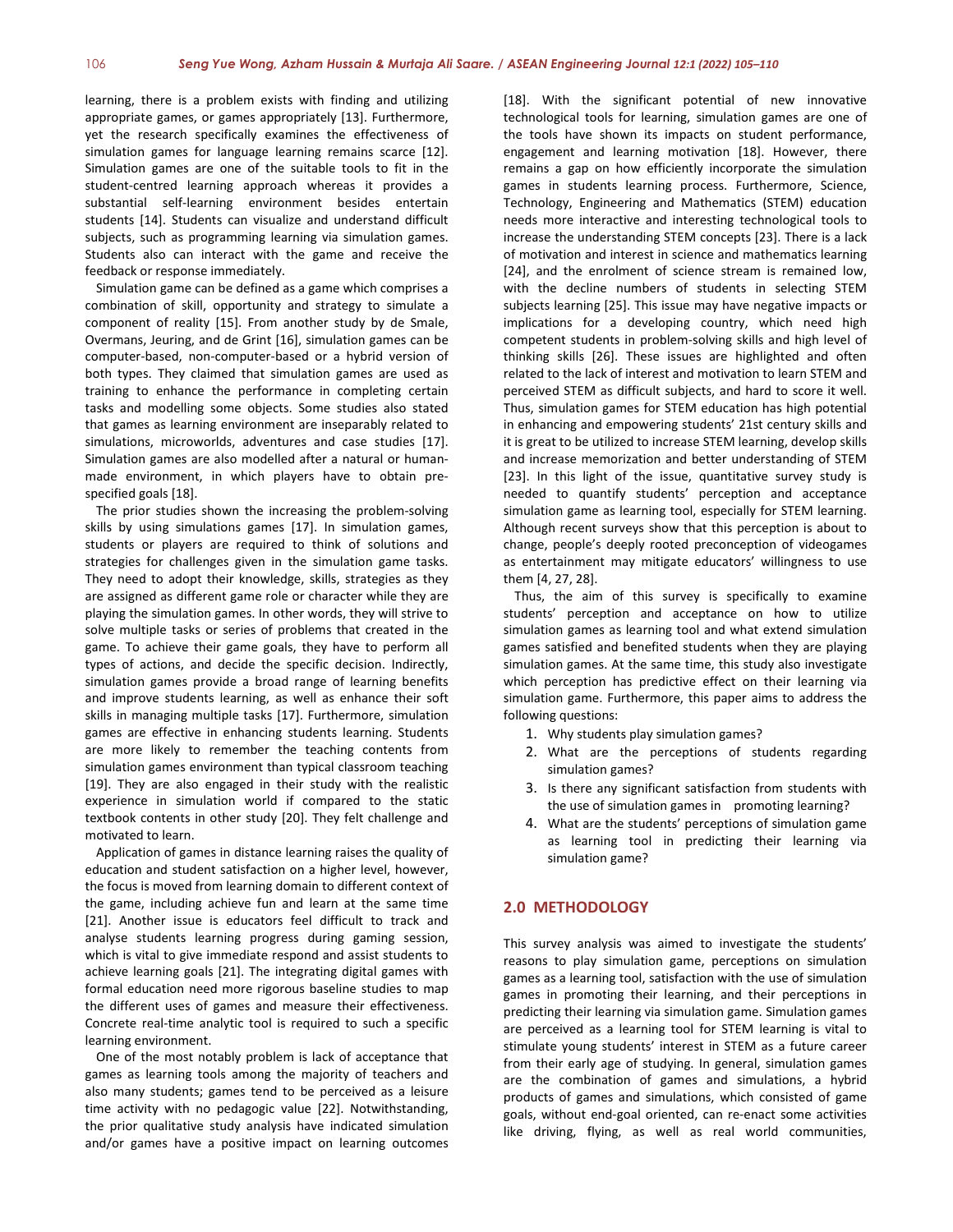institutions, and governments, and even a specific system or process to improve performance, productivity and efficiency of some learning modules [16]. For example, flight game (FlightGear Flight Simulator), car modelling (Virtual Construction Simulator) [16], Interactive Simulations for Science and Math (PhET interactive simulations website) [29].

There are forty-two students from a local higher education institution participated in this survey. Subjective data was collected via survey questionnaires. Students received a short briefing about the free portal (PhET Interactive Simulations), purpose of this study, importance of STEM learning, and benefits of simulation games in STEM learning. Students started to explore the simulation games after briefing and they have been explored to experience educational simulation games (STEM simulation games) for two hours per day for one week. A free portal, named PhET Interactive Simulations has created free interactive science and mathematics simulation games to engage students in STEM learning via intuitive and game environment (https://phet.colorado.edu). This portal is developed by University of Colorado Boulder, consisted of 161 interactive simulations for physics, chemistry, mathematics, earth science, and biology subjects. After the students enjoy playing simulation games, they answered all the questions in the questionnaires.

The instrument was modified from the previous study [30]. The questionnaires comprised two parts. First part of the questionnaires consisted of open and close ended questions which were aimed to determine participants' demographic, interest of knowledge, most professional field that they are experienced in, previous knowledge in simulation games and the reasons they used simulation games. Second part of the questionnaires were regarding participants' overall perceptions regarding simulation game, perceptions regarding overall degree of involvement in the simulation games, learning and social learning from participating in the simulation games, as well as perceptions of simulation games as a recommended tool for future use. The benefits of simulation games and students' satisfaction on simulation games experience were investigated too. All close ended questions were rated on a 7 point Likert scale ranging from 1 to 7 (1-Strongly Agree; 2Agree; 3-Somewhat Agree; 4-Neither Agree nor Disagree; 5-Somewhat Disagree; 6-Disagree; 7-Strongly Disagree).

All gathered data were analyzed by using Statistical Package for the Social Science (SPSS) software. The descriptive and frequency analysis was used to answer the research question 1 to 3. Correlation and regression analysis were used to answer research question 4. Table 1 has listed all tested items in the questionnaire according to three dimensions, which are reasons of using simulation games, perceptions on using simulation games as learning tool, and learning from participating the simulation games.

For the multiple regression analysis, dependent variable is students' learning from participating simulation game. Whereas 'recreation of the programming environment', 'covering essential elements in managing learning', 'provision the possibility to apply relevant theoretical knowledge', 'valid presentation of reality to acquire applicable knowledge', and 'ease of use for the user interface' are entered as the predictive variables to represent the students' perceptions regarding the simulation game.

**Table 1** Information About the Tested Items for Reasons of Using Simulation Games, Students' Perceptions of Using Simulation Games as Learning Tool, and Students' Learning from Participating Simulation Game

| <b>Dimension</b>                                                   | Number<br>of Items | <b>Tested Items</b>                                                                                                                                                                                                                                                                                                                                                                                                                                                                                                                                                                                                                                                                                           |
|--------------------------------------------------------------------|--------------------|---------------------------------------------------------------------------------------------------------------------------------------------------------------------------------------------------------------------------------------------------------------------------------------------------------------------------------------------------------------------------------------------------------------------------------------------------------------------------------------------------------------------------------------------------------------------------------------------------------------------------------------------------------------------------------------------------------------|
| Reasons of<br>using<br>simulation<br>game                          | 3                  | R1: I used simulation games because<br>they are part of the course curriculum<br>R2: I used simulation games because I<br>expected they would raise my interest<br>for the course subject<br>R3: I used simulation games because I<br>expected they would involve me more<br>in the course compared to a regular<br>teaching lecture.                                                                                                                                                                                                                                                                                                                                                                         |
| Perceptions<br>on using<br>simulation<br>games as<br>learning tool | 5                  | P1: The simulation game realistic<br>recreates the programming<br>environment<br>P2: The simulation game covers the<br>essential elements in managing learning<br>within a competitive environment<br>P3: The simulation game environment<br>provide you with the possibility to apply<br>relevant theoretical knowledge to the<br>game<br>P4: I view the simulation as a valid<br>representation of reality to acquire<br>applicable knowledge<br>P5: I perceive the user-interface as easy<br>to use (user-friendly)                                                                                                                                                                                        |
| Learning from<br>participating<br>the simulation<br>games          | 7                  | L1: The strategic decisions taken by my<br>group had the forecasted effects in the<br>simulation game<br>L2: The simulation game enabled me to<br>apply relevant theories and models<br>from the curriculum to a practical<br>scenario<br>L3: Playing the simulation game<br>demanded more effort than I usually<br>expect from a course<br>L4: The simulation game engaged me<br>more in the course than a regular<br>teaching method does<br>L5: The simulation game was a good<br>tool to test my decision-making ability<br>L6: The simulation game was a good<br>tool to test my analytical skills<br>L7: The simulation game provided me<br>with knowledge that I can apply in<br>learning in real life |

#### **3.0 RESULTS AND DISCUSSION**

The questionnaires have been subjected to quantitative analysis and descriptive statistics, figures and the tabulation of data will be used. There are 42 students (33 male, 9 female) who are enrolled computing foundation course in a private university have participated the study. These participants were in age of higher education level. Most of the students' interests of knowledge are Information Technology, 28 students of 42 students. Of 42 students, 54.8% students have most professional experience in engineering and technology, for example Information Technology. Their previous knowledge in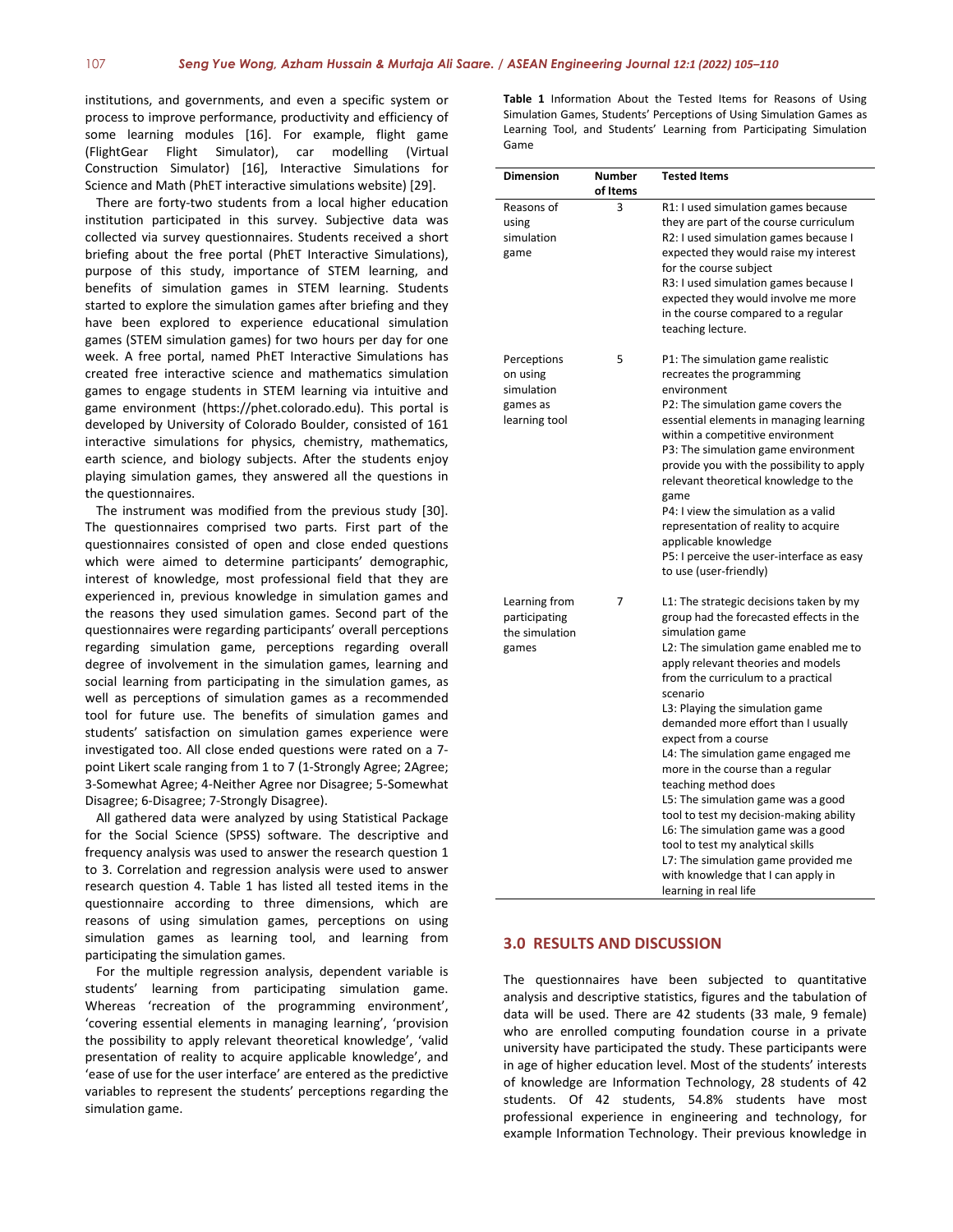simulation game is very little. 40.5% students have never use simulation games in an educational environment previously and 73.8% students have never use simulation games in a professional environment.The results indicate that there are 26 students (61.9%) from somewhat agree to strongly agree that they used simulation games because they are part of the course curriculum. Next, 57.2% students from somewhat agree to strongly agree that they used simulation games because they expected they would raise their interest for the course subject. 52.4% students from somewhat agree to strongly agree that they used simulation games because they expected they would involve them more in the course if compared to a regular lecture. The results have proved that they have a strong confident to use simulation game because they expect it helps to improve their learning and increase their interest to study the subject.

Besides that, majority of the students (85.7%) with high frequency, from somewhat agree to strongly agree that the simulation game covers the essential elements in managing learning within a competitive environment. In terms of acquiring knowledge, there are majority of the students (80.6%) have shown somewhat agree to strongly agree that they view students as a valid representation of reality to acquire applicable knowledge. 76.2% students somewhat agree to strongly agree that the user interface of simulation games is easy to use. The findings have revealed that the level of students' perceptions regarding simulation game is significantly at a high level. They strongly agree that simulation game can act as learning tool and improve their learning.

Then, we also examine students' learning from participating in the simulation game. There are majority of the students (42.9% strongly agree, 19% agree and 21.4% somewhat agree) indicated that the strategic decisions taken by their group have to forecasted effects in the simulation game and simulation game also provides them with knowledge that they can apply in learning in real life. Moreover, most of the students believed that playing the simulation game demanded more in the course than a regular teaching method does (40.5% strongly agree, 21.4% agree, 16.7% somewhat agree).

If we view the responses of students in social learnings from participating in the simulation game, there are 45.2% students strongly agree that they felt that there were relevant to have a nominated CEO to organize and lead the group during simulation game. There are 17 students rather choose their own group members than the lecturer decides them in group with. Additionally, there are majority of the students (83.3%) students with high frequency, from somewhat agree to strongly agree that they experienced that some in their group did not participate in the group work as expected and cross-cultural differences positively affected teamwork. There are 50% of students strongly agree that the simulation game holds potential to be included in their learning course. This means that majority of the students agree that simulation game holds potential to be included in their learning course. This means that majority of the students agree that simulation game is a recommended tool for future use due to at least 59.5% students are agreed and strongly agreed for all items tested in recommendation simulation game for future use.

To what extend students benefited from participating simulation games, there are 54.8% agree and strongly agree that simulation games increase their interest for the industry, increase their understanding of the factors that contribute to operating a successful business and give them the chance to speak out and be part of the decision-making process more than a normal lecture environment. For how satisfied students are with the simulation games, there are 64.3% students agree and strongly agree that playing the simulation game raised their interest for the leadership and strategy disciplines in general. To conclude the findings, most of the students give positive responses for satisfaction, benefits, recommendations, learnings and social learning from participating simulation games. Overall their perceptions regarding the simulation game also highly positive, including user-friendly interface.

In order to determine the relationship between students' reasons why using simulation games, perceptions of using simulation games as learning tools, and learning from participating simulation games, the Pearson's correlation analysis is conducted. Table 2 indicated the correlations among these three dimensions. It is obvious that all three dimensions were significantly and positively correlated (correlation coefficients = .974 - .985). Simultaneously, the stepwise regression analysis is used to examine the roles of students' perceptions of using simulation games as learning tools in influencing their learning from participating simulation game.

**Table 2** The Correlations among Reasons of Using Simulation Games, Students' Perceptions of Using Simulation Games as Learning Tool, and Students' Learning from Participating Simulation Game

|                                                                   | <b>Reasons of</b><br>using<br>simulation<br>game | <b>Perceptions</b><br>of using<br>simulation<br>game as<br>learning tool | Learning<br>from<br>participating<br>simulation<br>game |
|-------------------------------------------------------------------|--------------------------------------------------|--------------------------------------------------------------------------|---------------------------------------------------------|
| Reasons of<br>using<br>simulation<br>game                         |                                                  |                                                                          |                                                         |
| Perceptions of<br>using<br>simulation<br>game as<br>learning tool | $0.984**$                                        |                                                                          |                                                         |
| Learning from<br>participating<br>simulation<br>game              | $0.974**$<br>$\cdots$                            | $0.985**$                                                                |                                                         |

*Note:* \*\*p<.01 (2-tailed); N = 42

Table 3 has presented the stepwise regression results of students' perceptions of using simulation games as learning tool in predicting their learning. There are three perceptions, named 'I view the simulation as a valid representation of reality to acquire applicable knowledge', 'the simulation game environment provide the possibility to apply relevant theoretical knowledge to the game' and 'I perceive the user-interface as easy to use (user-friendly)' play the strong roles in predicting students learning with the variances ( $R^2$  = 0.977). The t-test values also shown that the findings are significant at  $p < 0.01$ . This means that 'I view the simulation as a valid representation of reality to acquire applicable knowledge' ( $\beta$  = 0.57, p<0.01) is the main perception that affects students learning from participating simulation games. The combination of these three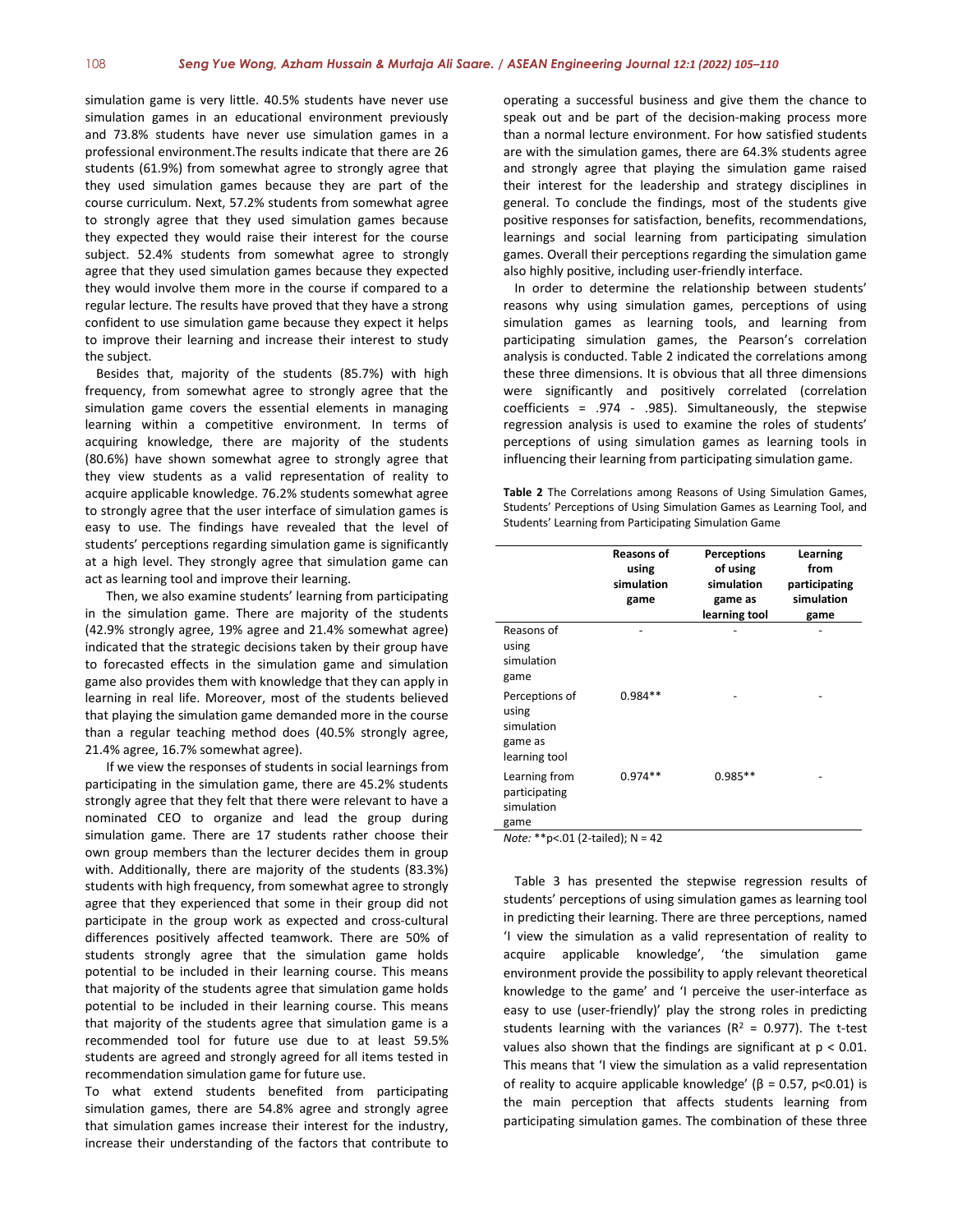perceptions contribute to 97.7% of the variances in students' learning from participating simulation games from this finding.

**Table 3** The Stepwise Regression Model of Students' Perceptions of Using Simulation Games as Learning Tool in Predicting Their Learning (N=42)

| <b>Students' learning</b>                                                                                                                | в    | Std.  | βeta | т        | R     |
|------------------------------------------------------------------------------------------------------------------------------------------|------|-------|------|----------|-------|
| from participating                                                                                                                       |      | Error |      |          |       |
| <b>Simulation Games</b>                                                                                                                  |      |       |      |          |       |
| P4. I view the<br>simulation as a<br>valid<br>representation of                                                                          | 0.61 | 0.08  | 0.57 | $7.20**$ | 0.989 |
| reality to acquire<br>applicable<br>knowledge                                                                                            |      |       |      |          |       |
| P3. The simulation<br>game<br>environment<br>provides the<br>possibility to apply<br>relevant<br>theoretical<br>knowledge to the<br>game | 0.21 | 0.07  | 0.25 | $2.90**$ |       |
| P5. I perceive the<br>user-interface as<br>easy to use (user-<br>friendly)                                                               | 0.19 | 0.08  | 0.19 | $2.41**$ |       |

*Note:* \*\*p<0.01; Dependent variable: Students' learning from participating simulation game

#### **4.0 DISCUSSIONS AND CONCLUSION**

Lack of acceptance of simulation games as learning tools among the majority teachers and students is still a notably issue and more rigorous baseline studies need to be conducted to map the different uses of simulation games and quantify their effectiveness. The transformation of higher education which involving the pedagogical change, from lecturer-centred to student-centred, and increasing the utilization of simulation games as learning tool are expected to play a significant role in influencing students learning process. Furthermore, the majority of Malaysian university lecturers also had preferable attitudes toward utilizing digital games as a motivational, an instructional and a collaboration tool in their teaching and learning in higher education institutions from the previous findings. Hence, this shown the high potential of integrating simulation games in the teaching and learning process in higher education. This study needs further research which involving more participants from different schools and higher education institutions to obtain empirical statistical analysis regarding the influences of simulation games in STEM learning. The comparison studies need to be conducted for urban, sub-urban and rural schools for longer period and longitudinal study for the impacts of simulation games on STEM learning. The findings of this survey have presented that most of the respondents agree and give positive responds on utilization simulation games as learning tool in higher education institution as they expected simulation games can raise their interest in their learning environment. The findings also indicated that a significant positive perception from students regarding simulation game as learning tool. It also supported by prior studies revealed that simulation games play an important role in instructional support, particularly learning objectives involve higher order skills, reflection, modelling, advice, collaboration, individualization, narrative, control and other relevant instructional elements [31]. Other scholars also reported simulation games can be tailored to meet the desired learning objectives, and outcomes [32, 33, 34]. Furthermore, students' perceptions (simulation as valid presentation, apply relevant theoretical knowledge to the game, and ease of use interface) also have shown their predictive effect in their learning from the participation of simulation game, with the variances 97.7%. Students also shown their strong confident that they satisfied the benefits and learning from participating in the simulation game. Clear guidance on course information, realistic complexity, rewards or awards for interaction between instructors and students or peer-to-peer interaction are the factors that can be considered to improve the effectiveness of simulation games integrated in instructional design. All in all, simulation games are recommended as learning tool in higher education from the overall students' perceptions in the survey.

#### **Acknowledgement**

The authors would like to acknowledge all students for participation and helping in the data collection.

#### **References**

- [1] Camilleri, M. and Camilleri, A.C. 2017. The students' perceptions of digital game-based learning. In M. Pivec, and J. Gründler, eds., *Proceedings of the 11th European Conference on Games Based Learning*. Academic Conferences and Publishing International Limited, London, United Kingdom: 56-62.
- [2] Wong, S.Y. and Tee, W.J. 2015. Survey Analysis: The effectiveness game-based learning (GBL) in tertiary education environment. In 2015 *5th International Conference on IT Convergence and Security (ICITCS) Proceedings*, IEEE Xplore, USA: 1-4.
- [3] Licorish, S.A., Owen, H.E., Daniel, B. and George, J.L. 2018. Students' perception of Kahoot!'s influence on teaching and learning. *Research and Practice in Technology Enhanced Learning*. 13(9): 1-23. DOI: https://doi.org/10.1186/s41039-018-0078-8
- [4] de Freitas, S. and Oliver, M. 2006. How can exploratory learning with games and simulations within the curriculum be most effectively evaluated? *Computers & Education*. 46(3): 249-264. DOI: https://doi.org/10.1016/j.compedu.2005.11.007
- [5] Robertson, J. and Howells, C. 2008. Computer game design: opportunities for successful learning. *Computers & Education*. 50(2): 559-578. DOI: https://doi.org/10.1016/j.compedu.2007.09.020
- [6] Kebritchi, M., and Hirumi, A. 2008. Examining the pedagogical foundations of modern educational computer games. *Computers & Education*. 51(4): 1729-1743. DOI: https://doi.org/10.1016/j.compedu.2008.05.004
- [7] Papastergiou, M. 2009. Digital game-based learning in high school computer science education: impact on educational effectiveness and student motivation. *Computers & Education*. 52(1): 1-12. DOI : https://doi.org/10.1016/j.compedu.2008.06.004
- [8] Baek, Y. 2009. Chapter LIX: Revealing new hidden curriculum and pedagogy of digital games," In *Handbook of research on effective electronic gaming in education*, Vol. III, R.E. Ferdig, ed.: Information Science Reference, Hershey, USA: 1025-1041.
- Castellar, E.N., Looy, J.V., Szmalec, A. and de Marez, L. 2014. Improving arithmetic skills through gameplay: assessment of the effectiveness of an educational game in terms of cognitive and affective learning outcomes. *Information Sciences*. 262: 19-31. DOI: https://doi.org/10.1016/j.ins.2013.09.030
- [10] Zulfiqah, S., Zhou, R., Asmi, F. and Yasin, A. 2018. Using simulation system for collaborative learning to enhance learner's performance.